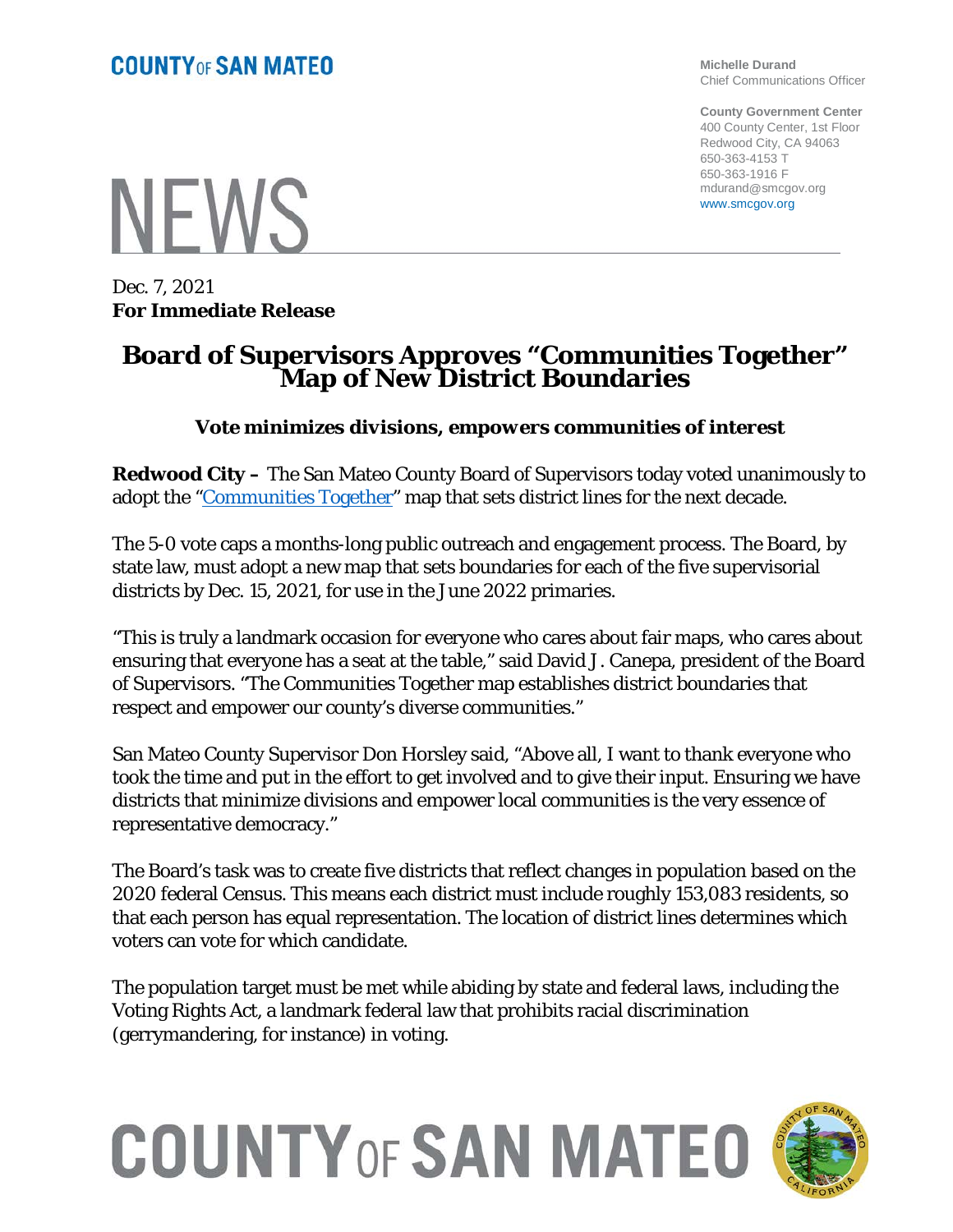| <b>Communities Together - Total Population</b>                |          |         |         |         |          |              |  |  |  |  |
|---------------------------------------------------------------|----------|---------|---------|---------|----------|--------------|--|--|--|--|
| <b>District</b>                                               |          |         |         | 4       | 5        | <b>Total</b> |  |  |  |  |
| <b>Total Pop.</b>                                             | 147,541  | 158,480 | 153,827 | 153,790 | 151,779  | 765,417      |  |  |  |  |
| <b>Deviation</b>                                              | $-5,542$ | 5,397   | 744     | 707     | $-1,304$ | 10,939       |  |  |  |  |
| from ideal                                                    |          |         |         |         |          |              |  |  |  |  |
| Each of the five districts must contain about 153,083 people. |          |         |         |         |          |              |  |  |  |  |

The following shows the population in the approved map:

Two of the five new districts, District 1 and District 5, have voting age populations that are majority-minority, meaning the majority of eligible voters are racial or ethnic minorities. Specifically, District 1 is 58 percent majority-minority and District 5 is 80 percent majorityminority. In addition, Districts 2 and 4 have roughly equal voting age populations of minority and non-Hispanic white residents.

"Four of the five districts provide significant opportunities for traditionally underrepresented groups to elect candidates that reflect the values of their communities," Canepa said. "This is a significant achievement in drawing lines that respect the makeup of our communities today."

| <b>Communities Together – Citizen Voting Age Population</b> |        |        |         |        |         |              |  |  |  |  |
|-------------------------------------------------------------|--------|--------|---------|--------|---------|--------------|--|--|--|--|
| <b>District</b>                                             |        | 2      | 3       | 4      |         | <b>Total</b> |  |  |  |  |
| <b>Total</b>                                                | 99,909 | 96,306 | 111,071 | 87,214 | 106,347 | 500,848      |  |  |  |  |
| % Hispanic                                                  | 21%    | 14%    | 10%     | 28%    | 18%     | 18%          |  |  |  |  |
| % Non-                                                      | 42%    | 52%    | 72%     | 50%    | 20%     | 47%          |  |  |  |  |
| <b>Hispanic White</b>                                       |        |        |         |        |         |              |  |  |  |  |
| $% Non-$                                                    | 2%     | 3%     | 2%      | 6%     | 4%      | 3%           |  |  |  |  |
| <b>Hispanic Black</b>                                       |        |        |         |        |         |              |  |  |  |  |
| % Asian/Pacific                                             | 35%    | 30%    | 15%     | 15%    | 57%     | 31%          |  |  |  |  |
| <b>Islander</b>                                             |        |        |         |        |         |              |  |  |  |  |

The following shows the citizen voting age population in the approved map:

Horsley said the new districts also respect the geographical integrity of local communities and neighborhoods with shared interests, known as "communities of interest." The new map, for instance, minimizes the division of coastal communities and those living in East Palo Alto, Belle Haven, North Fair Oaks, and Redwood City.

#### **Background**

While the five districts must be substantially balanced in population, requirements also include compliance with federal and state equal voting rights and the following rank-

# **COUNTY OF SAN MATEO**